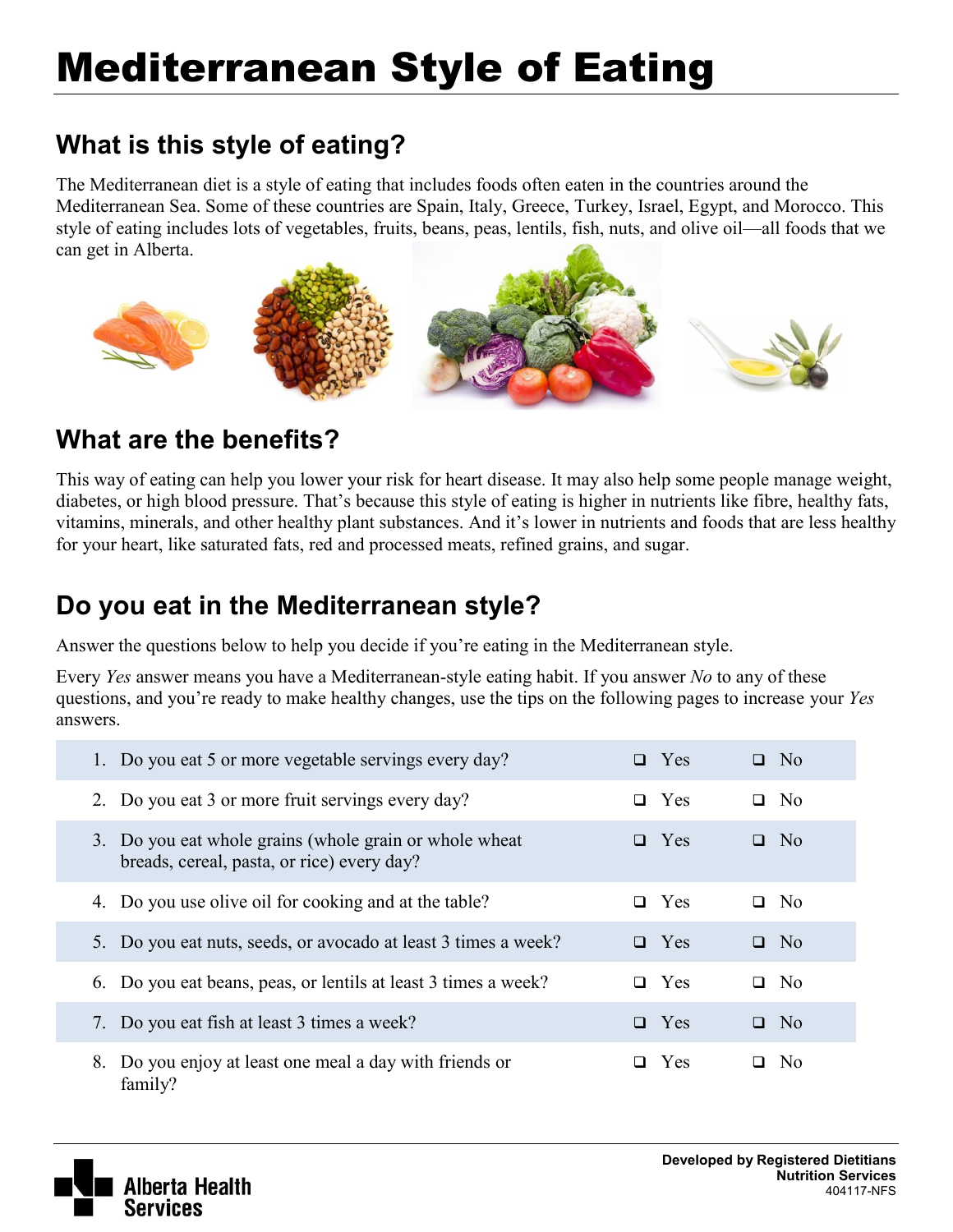# **The Mediterranean style of eating for adults**

The table below shows you what the Mediterranean style of eating can look like. See pages 3 and 4 for tips.



Mediterranean Style of Eating **Page 2 of 5** A04117-NFS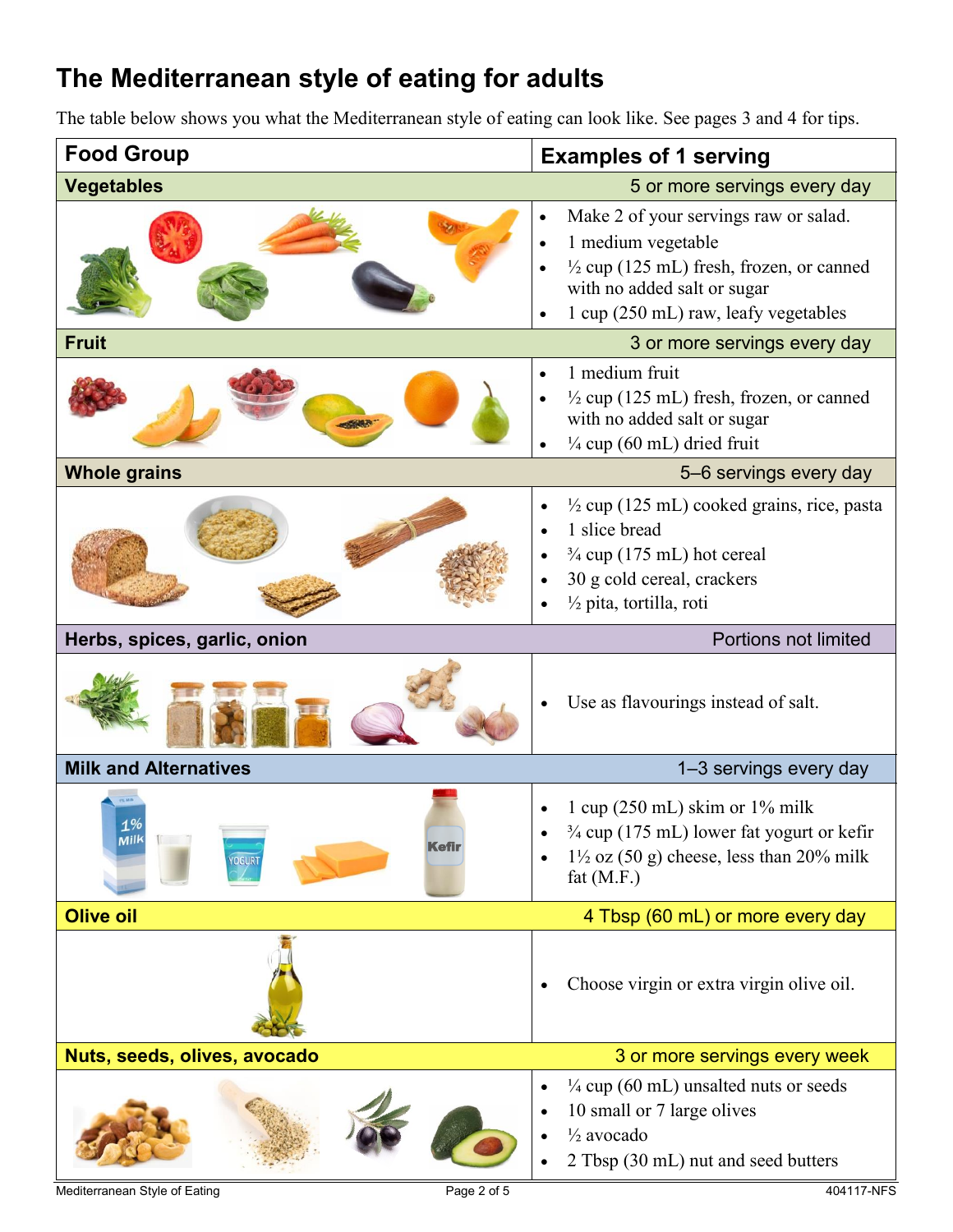| <b>Food Group</b>                                            | <b>Examples of 1 serving</b>                                                                                                                                           |  |  |
|--------------------------------------------------------------|------------------------------------------------------------------------------------------------------------------------------------------------------------------------|--|--|
| 3 or more servings every week<br><b>Beans, peas, lentils</b> |                                                                                                                                                                        |  |  |
|                                                              | $\frac{3}{4}$ cup (175 mL) cooked dried beans, peas,<br>or lentils                                                                                                     |  |  |
| <b>Fish and seafood</b>                                      | 3 or more servings every week                                                                                                                                          |  |  |
|                                                              | $3\frac{1}{2}$ oz (100 g) cooked from fresh or<br>$\bullet$<br>frozen, or canned                                                                                       |  |  |
|                                                              | Eat at least 1 serving a week of fish high<br>$\bullet$<br>in omega-3 fats: salmon, sardines, herring,<br>mackerel, or trout.                                          |  |  |
| Lean meat (poultry and red meat)                             | Less than 2 servings a day                                                                                                                                             |  |  |
|                                                              | $2\frac{1}{2}$ oz (75 g) or $\frac{1}{2}$ cup (125 mL)<br>$\bullet$<br>Choose poultry (chicken and turkey) more<br>often than red meat (beef, pork, lamb, or<br>goat). |  |  |

### **Tips to eat in the Mediterranean Style**

#### **Eat vegetables and fruit at meals and snacks**

- Choose brightly coloured vegetables. Some examples are beets, carrots, eggplant, kale, okra, spinach, squash, and tomatoes.
- Choose brightly coloured fruits. Some examples are oranges, strawberries, melons, and peaches.
- Prepare vegetables with small amounts of olive oil, and no salt or sugar.
- Fresh, frozen, or canned vegetables and fruit are good choices. Frozen and canned are often as nutritious as fresh.

Look for canned vegetables and fruit with little or no added salt and sugar.

- Eat vegetables and fruit instead of drinking juice, as fruits are higher in fibre and lower in sugar.
- Look for dried fruit with no added sugar.

 At least 2 times a week, eat *sofrito*, a Mediterranean sauce made of tomato, garlic, onion, herbs, olive oil, and other vegetables.

You can use the recipe at the end of this handout to make sofrito at home, and use it in cooking or add it to food at the table.

#### **Choose whole grains**

- Read the ingredient list. For all grains, look for *whole* or *whole grain* and then the name of the grain (for example: whole grain wheat, or whole grain rye).
- Look for grain products with whole grains listed as the first grain ingredient.
- Choose whole grain breads, cereals, and crackers; whole wheat pasta and couscous; oats, quinoa, barley, bulgur, brown rice, spelt, millet, farro, or kasha (buckwheat).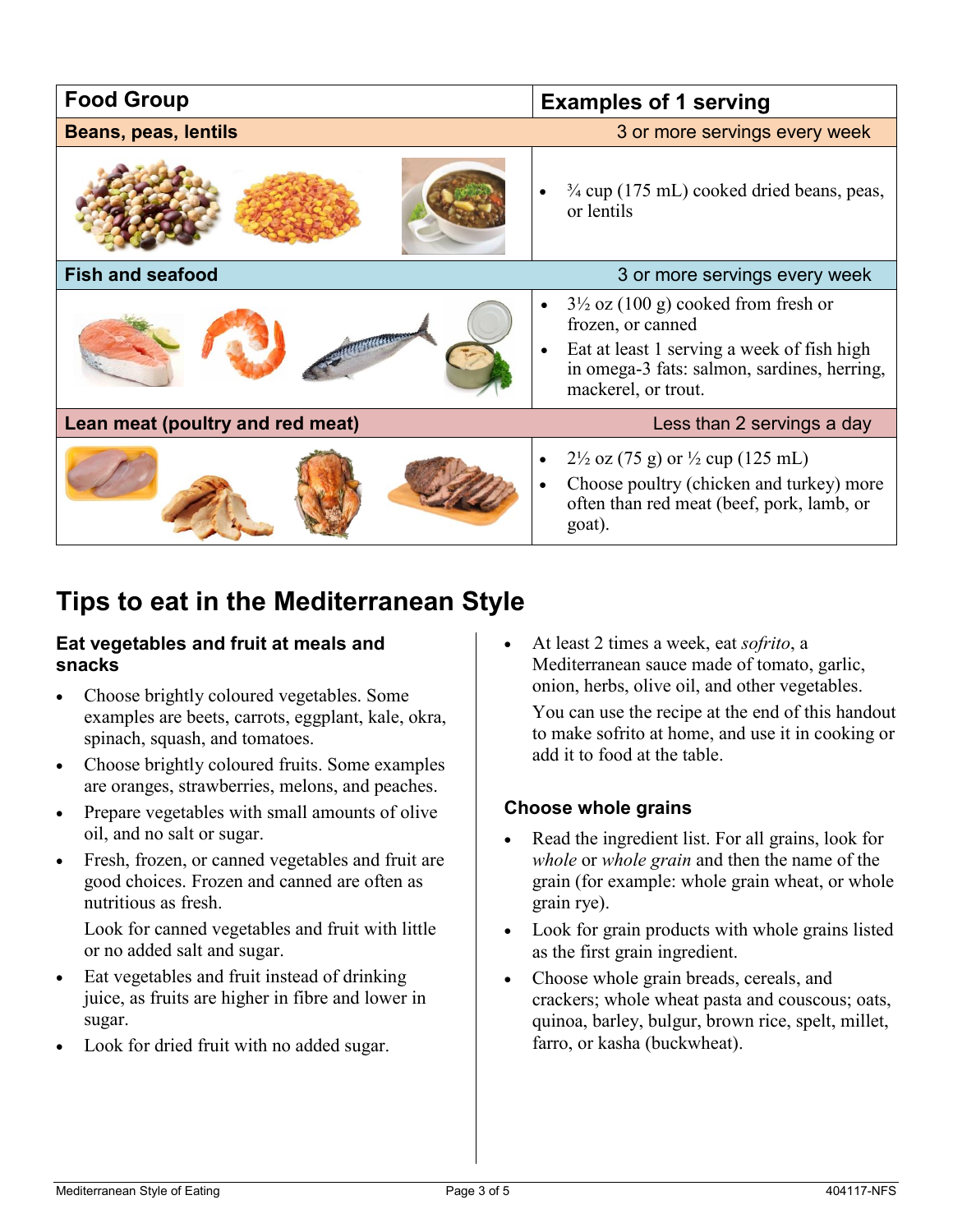#### **Enjoy Milk and Alternatives**

- Choose lower fat milk, yogurt, or kefir with 0–1% milk fat (M.F.).
- Choose cheese with less than 20% M.F.
- Look for milk, yogurt, and kefir with little or no added sugar.

#### **Olive oil**

- Choose virgin or extra virgin olive oil in place of other fats, such as butter, margarine, and other oils.
- Add 4 Tbsp (60 mL) or more every day to food in cooking or at the table.

#### **Use beans, peas, lentils instead of meat 3 or more times a week**

- Use kidney beans, chickpeas, and lentils in soups, casseroles, salads, and spaghetti sauce.
- Have hummus with raw vegetables or other foods.
- Ask your dietitian about other plant foods that have protein.

#### **Enjoy fish and seafood instead of meat 3 or more times a week**

- Eat at least 1 serving a week of fish high in omega-3 fats: salmon, sardines, herring, mackerel, and trout.
- Choose fresh, frozen, or no added salt canned fish or seafood.

#### **Choose lean poultry, meat, and eggs**

- Choose poultry like chicken and turkey more often than red meat (beef, pork, lamb, or goat).
- Eggs and egg whites have protein, and can be used in place of red meat at meals.

#### **If you drink alcohol, use wine in moderation**

Drink no more than:

- Women: 10 drinks a week; no more than 2 a day
- Men: 15 drinks a week; no more than 3 a day
- One drink is 5 ounces (142 mL) of wine.
- Ask your healthcare provider if you have questions about alcohol.

#### **Enjoy meals with friends or family**

A large part of the Mediterranean lifestyle is taking time to enjoy meals with friends and family.



# **Limit these foods:**

- high fat milk products like cream or butter
- processed meat like sausage, bacon, ham, salami, deli meats, and pâté; these are higher in saturated fat and salt
- higher fat fresh meats like marbled steak and roast, ribs, pork belly, duck, or chicken wings
- foods with added sugar to  $0-2$  times a week; these include pop, iced tea, fruit drinks sweetened with sugar, baked goods (cakes, donuts, cookies, pastries), puddings, custard
- high fat snack foods like French fries, potato chips, buttered popcorn, cheese puffs

# **Daily activity is also important**

Activity helps to lower your risk for heart disease and other diseases. It may help improve your blood cholesterol, make you stronger, and give you a better quality of life.

Daily activity can include:

- low to moderate intensity activities such as gardening and walking
- more vigorous intensity activities such as running, biking, and weight lifting

Find ways to add activity to your daily routine, like taking the stairs instead of the elevator.